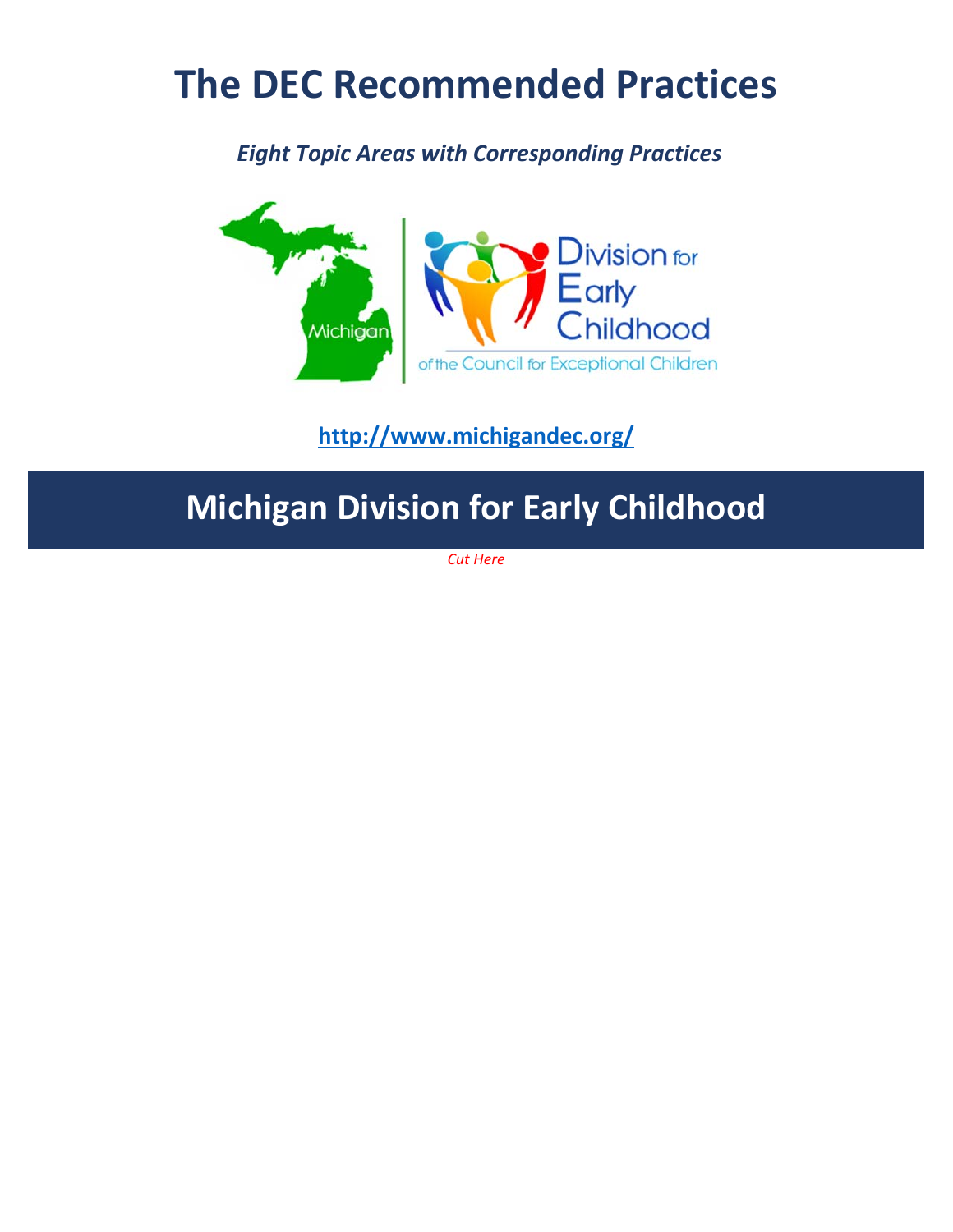Transition refers to the events, activities, and processes associated with key changes between environments or programs during the early childhood years and the practices that support the adjustment of the child and family to the new setting. These changes occur at the transition from hospital to home, the transition into early intervention (Part C) programs, the transition out of early intervention to community early childhood programs, the transition into Part B/619, and the transition to kindergarten or school‐ age programs. Transition is a process that generally involves many activities on the part of the practitioner in collaboration with the family. As with other life transitions or changes, positive relationships-in this case positive teacher-child and practitioner-family relationships‐are associated with greater satisfaction, better adjustment, and better child outcomes.

**We recommend the following practices associated with transition:**

- **TR‐1.** Practitioners in sending and receiving programs exchange information before, during, and after transition about practices most likely to support the child's successful adjustment and positive outcomes.
- **TR‐2.** Practitioners use a variety of planned and timely strategies with the child and family before, during, and after the transition to support successful adjustment and positive outcomes for both the child and family.

# **Transition**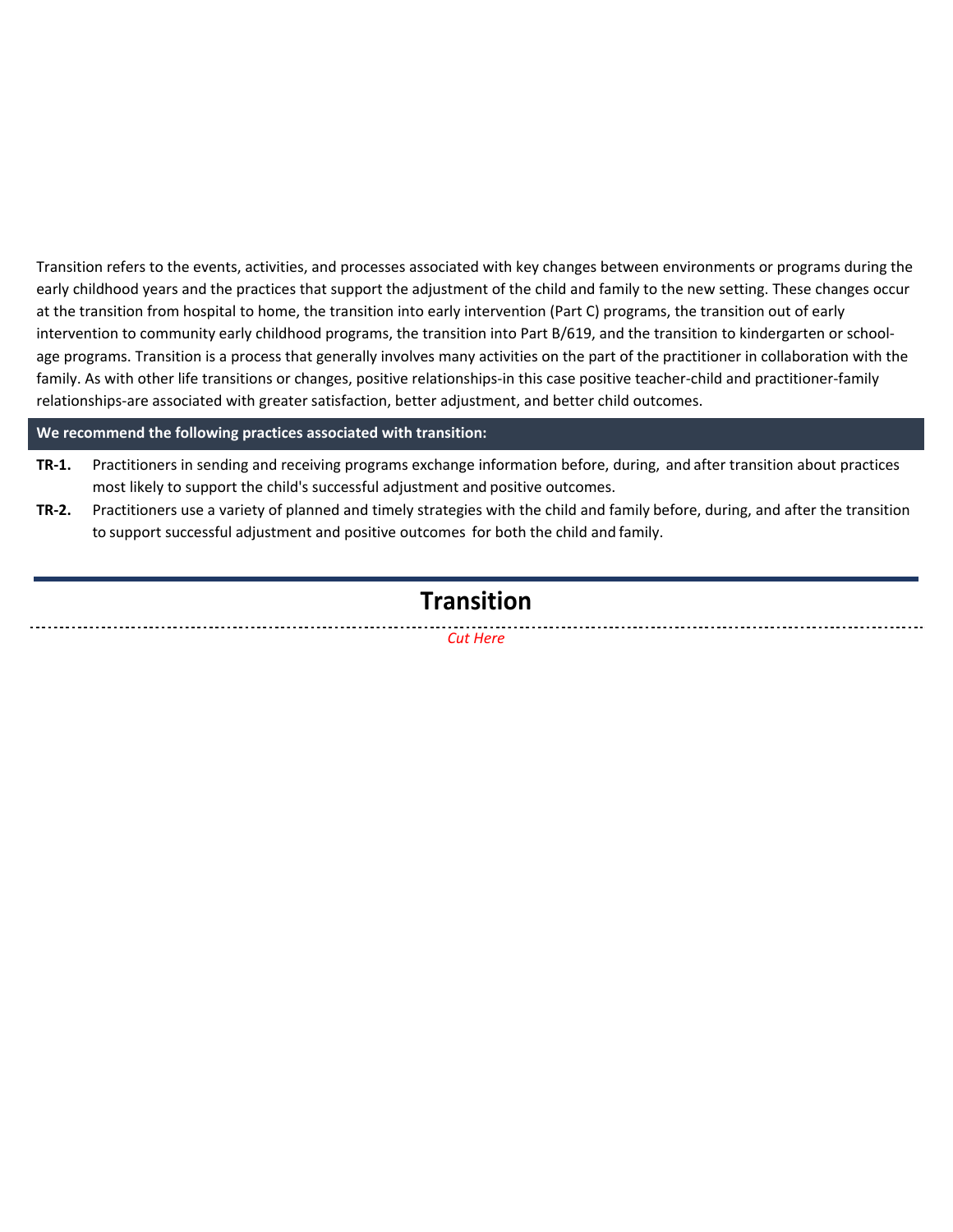Educational programs and services for young children who have or are at risk for developmental delays and disabilities, by their nature, always involve more than one adult. The quality of the relationships and interactions among these adults affects the success of these programs. Teaming and collaboration practices are those that promote and sustain collaborative adult partnerships, relationships, and ongoing interactions to ensure that programs and services achieve desired child and family outcomes and goals. It is a given that the family is an essential member of the team and that the team includes practitioners from multiple disciplines as needed. The teaming and collaboration practices we present include strategies for interacting and sharing knowledge and expertise in ways that are respectful, supportive, enhance capacity, and are culturally sensitive.

### **We recommend the following practices to support teaming and collaboration:**

- **TC-1.** Practitioners representing multiple disciplines and families work together as a team to plan and implement supports and services to meet the unique needs of each child and family.
- **TC‐2.** Practitioners and families work together as a team to systematically and regularly exchange expertise, knowledge, and information to build team capacity and jointly solve problems, plan, and implement interventions.
- **TC‐3.** Practitioners use communication and group facilitation strategies to enhance team functioning and interpersonal relationships with and among team members.
- **TC‐4.** Team members assist each other to discover and access community‐based services and other informal and formal resources tomeet family‐identified child or family needs.
- **TC‐5.** Practitioners and families may collaborate with each other to identify one practitioner fromthe team who serves as the primary liaison between the family and other team members based on child and family priorities andneeds.

# **Teaming and Collaboration**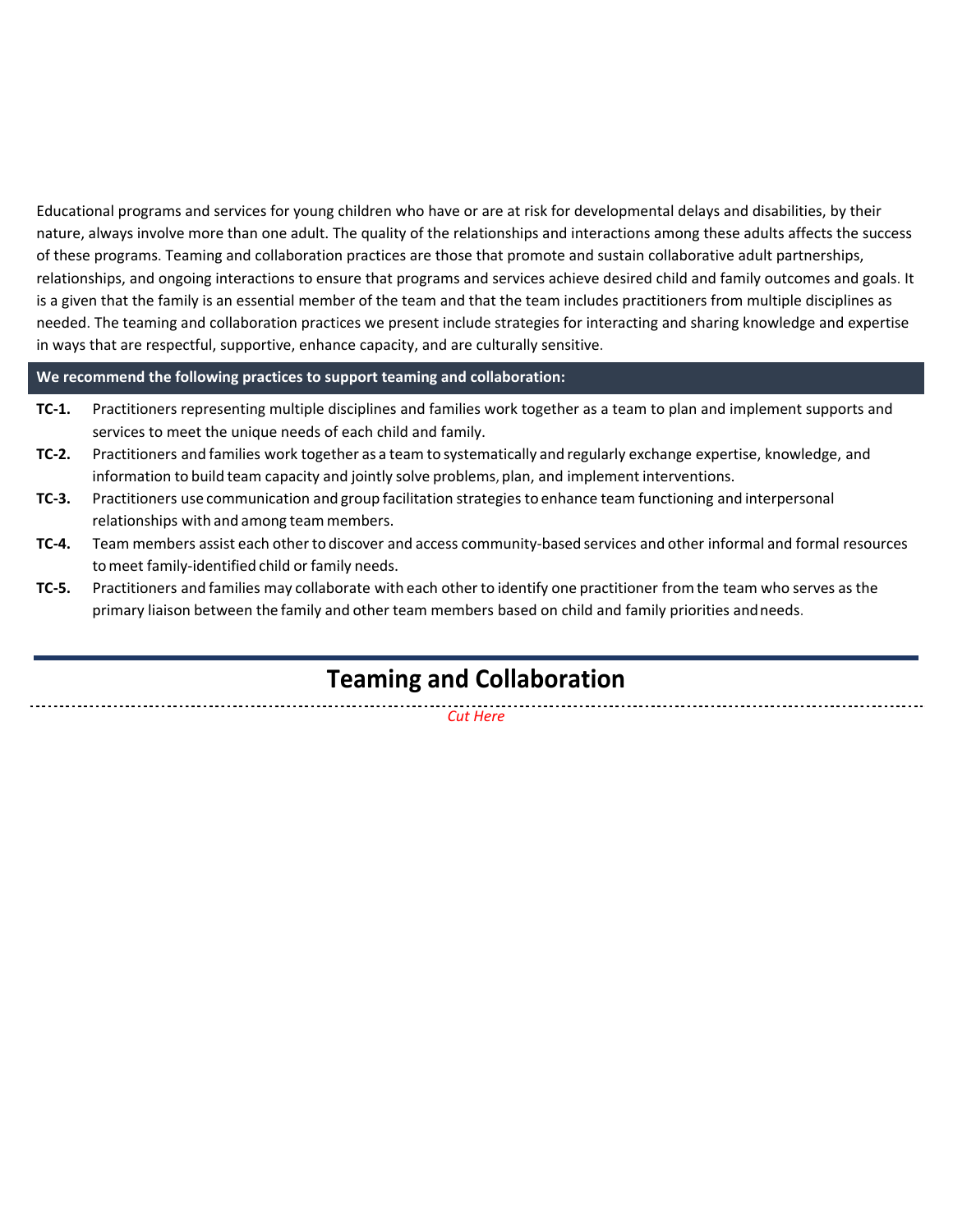Sensitive and responsive interactional practices are the foundation for promoting the development of a child's language and cognitive and emotional competence. These interactional practices are the basis for fostering all children's learning. For children who have or are at risk for developmental delays/disabilities, they represent a critical set of strategies for fostering children's social‐emotional competence, communication, cognitive development, problem‐solving, autonomy, and persistence. We selected interactional practices to promote specific child outcomes, and these will vary depending on the child's developmental levels and cultural and linguistic background. Practitioners will plan specific ways to engage in these practices across environments, routines, and activities. In addition, practitioners will assist othersinthe child'slife (family members, other caregivers, siblings, and peers) in learning sensitive and responsive ways to interact with the child and promote the child's development.

#### **We recommend the following practices to support interaction:**

- **INT‐1** Practitioners promote the child's social‐emotional development by observing, interpreting, and responding contingently to the range of the child's emotional expressions.
- **INT-2** Practitioners promote the child's social development by encouraging the child to initiate or sustain positive interactions with other children and adults during routines and activities through modeling, teaching, feedback, or other types of guided support.
- **INT-3** Practitioners promote the child's communication development by observing, interpreting, responding contingently, and providing natural consequences for the child's verbal and non-- verbal communication and by using language to label and expand on the child's requests, needs, preferences, orinterests.
- **INT-4** Practitioners promote the child's cognitive development by observing, interpreting, and responding intentionally to the child's exploration, play, and social activity by joining in and expanding on the child's focus, actions, and intent.
- **INT‐5** Practitioners promote the child's problem‐solving behavior by observing, interpreting, and scaffolding in response.

## **Interaction**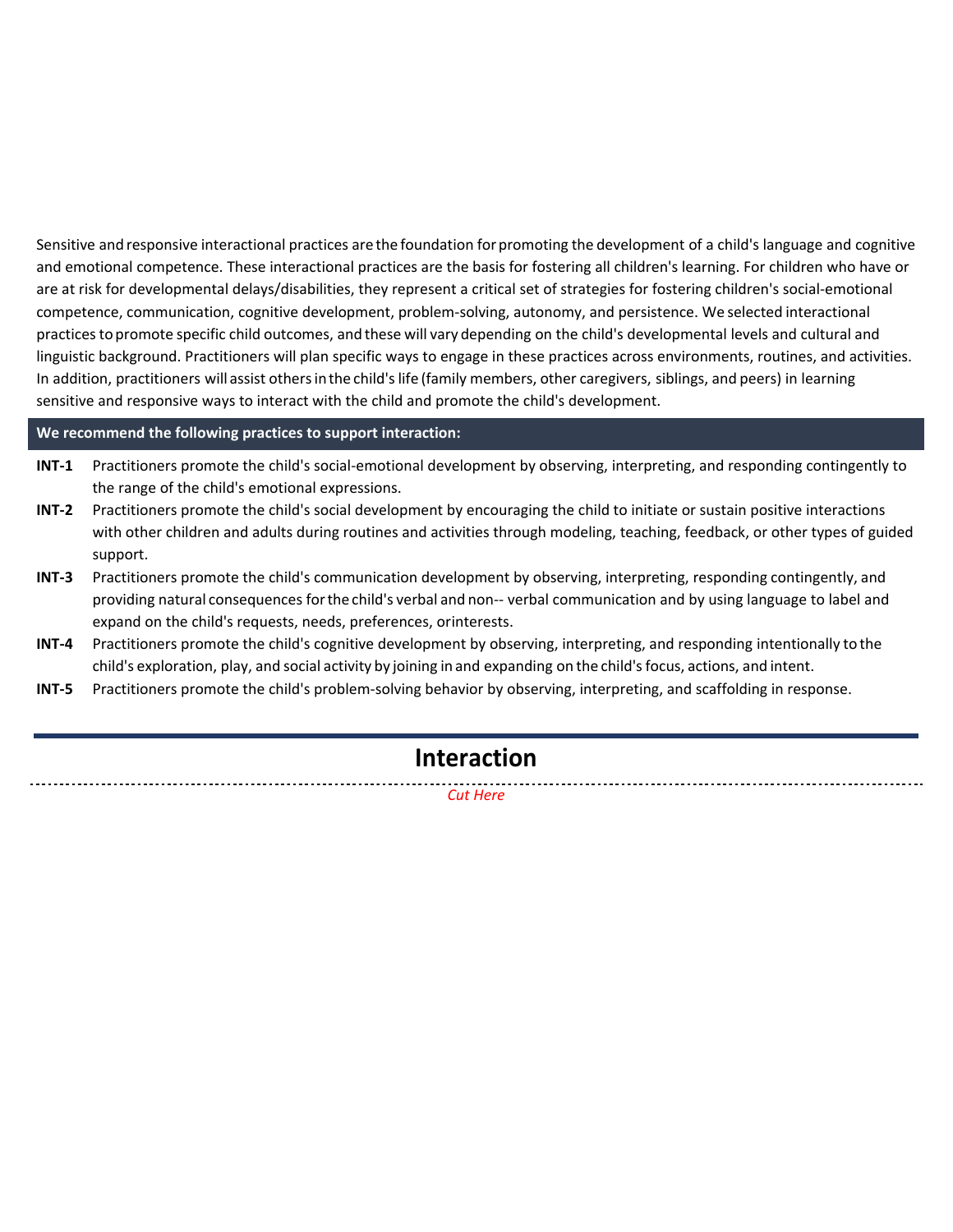Young children who have or are at risk for developmental delays/disabilities learn. play, and engage with adults and peers within a multitude of environments such as home, school∙, childcare, and the neighborhood. Environmental practices refer to aspects of the space, materials (toys, books, etc.), equipment, routines, and activities that practitioners and families can intentionally alter to support each child's learning across developmental domains. The environmental practices we address in this section encompass the physical environment (e.g., space, equipment, and materials), the social environment (e.g., interactions with peers, siblings, family members), and the temporal environment (e.g., sequence and length of routines and activities). They relate not only to supporting the child's access to learning opportunities but also ensuring their safety. It is important for practitionersto remember that these environmental dimensions are inextricably intertwined for young children who have or are at risk for developmental delays/disabilities and their families. Through implementation of the environmental practices, practitioners and families can promote nurturing and responsive caregiving and learning environments that can foster each child's overall health and development.

#### **We recommend the following practices associated with the child's environment:**

- **E‐1** Practitioners provide services andsupportsin natural andinclusive environments during daily routines and activities to promote the child's access to and participation in learning experiences.
- **E‐2** Practitioners considerUniversal Design for Learning principlestocreate accessible environments.
- **E‐3** Practitioners work with the family and other adults tomodify and adapt thephysical, social, and temporal environments to promote each child's access to and participation in learning experiences.
- **E‐4** Practitioners work with families and other adultsto identify each child's needsfor assistive technology to promote accessto and participation in learning experiences.
- **E‐5** Practitioners work with families and other adultsto acquire or create appropriate assistive technology to promote each child's accessto and participation inlearning experiences.
- **E‐6** Practitioners create environments that provide opportunities formovement and regular physical activity tomaintain or improve fitness, wellness, and development across domains.

## **Environment**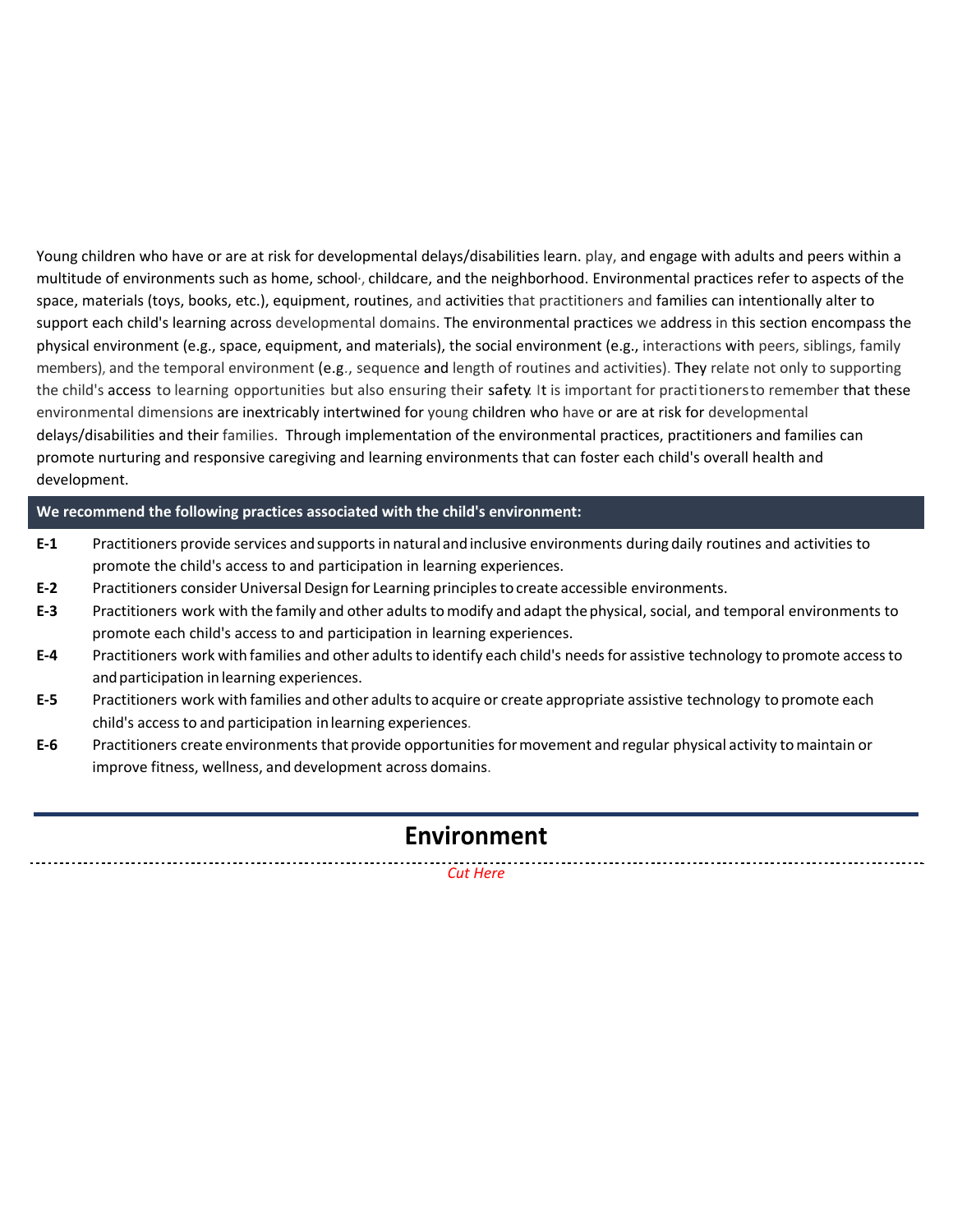Assessment is the process of gathering information to make decisions. Assessment informs intervention and, as a result, is a critical component of services for young children who have or are at risk for developmental delays/disabilities and their families. In early intervention and early childhood special education, assessment is conducted forthepurposes ofscreening, determining eligibility for services, individualized planning, monitoring child progress, and measuring child outcomes.

Not all the practices that follow apply to all purposes of assessment. For example, practice **A9** focuses on monitoring child progress but does not relate to assessment for eligibility.

### **We recommend the following assessment practices to guide practitioners:**

- **A‐1** Practitioners work with the family to identify family preferences for assessment processes.
- **A‐2** Practitioners work as a team with the family and other professionals to gather assessment information.
- **A‐3** Practitioners use assessment materials and strategies that are appropriate forthe child's age and level of development and accommodate the child's sensory, physical, communication, cultural, linguistic, social, and emotional characteristics.
- **A‐4** Practitioners conduct assessmentsthatinclude all areas of development and behavior to learn about the child'sstrengths, needs, preferences, and interests.
- **A‐5** Practitioners conduct assessments inthe child's dominant language and in additional languages ifthe child islearning more than one language.
- **A‐6** Practitioners use a variety ofmethods, including observation and interviews, to gather assessment information from multiple sources, including the child's family and other significant individuals in the child's life.
- **A‐7** Practitioners obtain information about the child's skills in daily activities, routines, and environments such ashome, center, and community.
- **A‐8** Practitioners use clinical reasoning in addition to assessment results to identify the child's current levels of functioning and to determine the child's eligibility and plan for instruction.
- **A‐9** Practitioners implement systematic ongoing assessment to identify learning targets, plan activities, and monitor the child's progressto revise instruction as needed.
- **A‐10** Practitioners use assessment tools with sufficient sensitivity to detect childprogress, especially for the child with significant support needs.
- **A‐11** Practitioners report assessment results so that they are understandable and useful to families.

## **Assessment**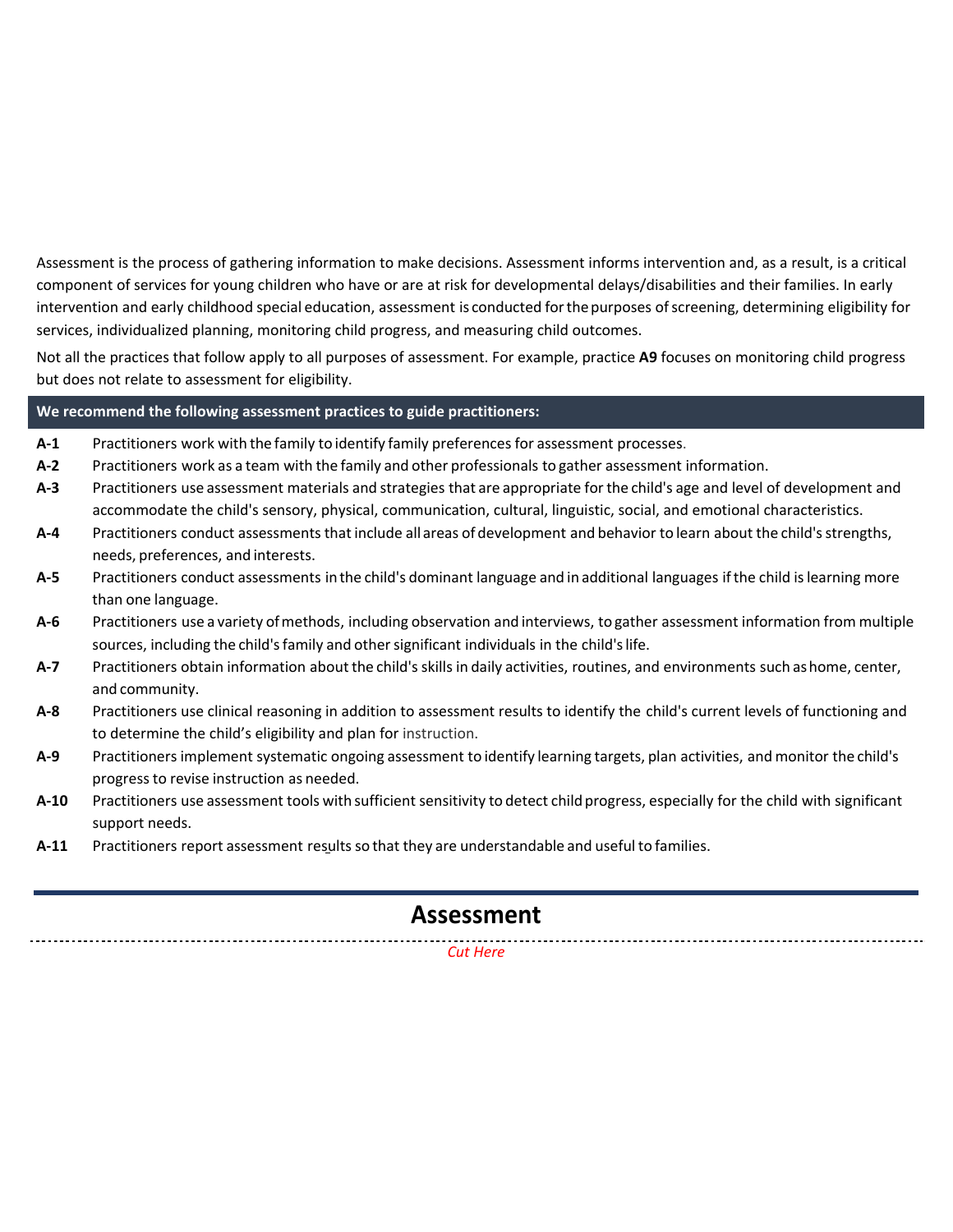Family practices refer to ongoing activities that (1) promote the active participation of families in decision-making related to their child (e.g., assessment, planning, intervention); **(2)** lead to the development of a service plan (e.g., a set of goals for the family and child and the services and supports to achieve those goals); or **(3)** support families in achieving the goals they hold for their child and the other family members.

Family practices encompass three themes:

- 1. Family-centered practices: Practices that treat families with dignity and respect; are individualized, flexible, and responsive to each family's unique circumstances; provide family members complete and unbiased information tomake informed decisions; and involve family members in acting on choices to strengthen child, parent, and family functioning.
- **2.** *Family capacity‐building practices:* Practices that include the participatory opportunities and experiences afforded to families to strengthen existing parenting knowledge and skills and promote the development of new parenting abilities that enhance parenting self‐efficacy beliefs and practices.
- **3.** *Family and professional collaboration:* Practices that build relationships between families and professionals who work together to achieve mutually agreed upon outcomes and goalsthat promote family competencies and support the development ofthe child.

## **We recommend the following family practices for practitioners:**

- **F‐1** Practitioners build trusting and respectful partnerships with the family through interactions that are sensitive and responsive to cultural, linguistic, andsocioeconomic diversity.
- **F‐2** Practitioners provide the family with up‐to‐date, comprehensive and unbiased information in a way that the family can understand and use tomake informed choices and decisions.
- **F‐3** Practitioners are responsive to the family's concerns, priorities, and changing life circumstances.
- **F‐4** Practitioners and the family work together to create outcomes or goals, develop individualized plans, and implement practices that addressthe family's priorities and concerns and the child's strengths andneeds.
- **F‐5** Practitioners support family functioning promote family confidence and competence and strengthen family‐child relationships by acting in ways that recognize and build on family strengths andcapacities.
- **F‐6** Practitioners engage the family in opportunities thatsupport and strengthen parenting knowledge and skills and parenting competence and confidence in waysthat are flexible, individualized, and tailored to thefamily's preferences.
- **F‐7** Practitioners work with the family to identify, access, and use formal and informal resources and supportsto achieve family‐ identified outcomes or goals.
- **F‐8** Practitioners provide the family of a young child who has or is atrisk for developmental delay/disability, and who is a dual language learner, with information about the benefits of learning in multiple languages for the child's growth and development.
- **F‐9** Practitioners help families know and understand theirrights.
- **F‐10** Practitioners inform families about leadership and advocacyskill‐building

# **Family**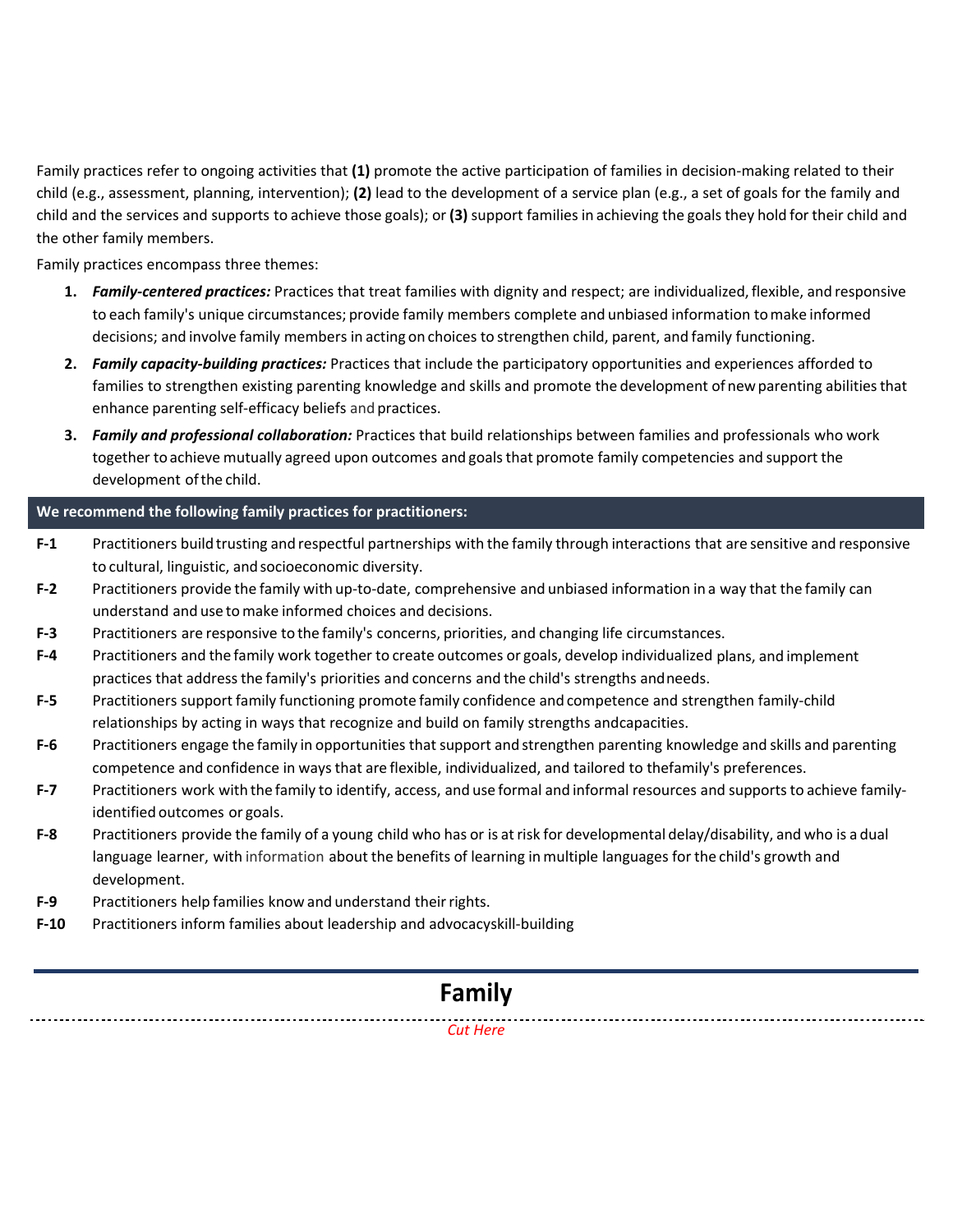Instructional practices are a cornerstone of early intervention and early childhood special education. Teachers, other practitioners, family members, and other caregivers use instructional practices to maximize learning and improve developmental and functional outcomes for young children who have or are at risk for developmental delays/disabilities. Instructional practices are intentional and systematic strategies to inform what to teach, when to teach, how to evaluate the effects of teaching, and how to support and evaluate the quality of instructional practices implemented by others.

Instructional practices are a subset of intervention activities conducted by practitioners and parents. We use the term "instructional practices" rather than the terms "teaching practices" or "intervention" because instruction is the predominant term used in the research literature to refer to intentional and systematic strategies to maximize learning. The recommended instructional practices below are written from the perspective of the practitioner. They may also be implemented by families or others who interact with the child, often with support of the practitioner.

## **We recommend the following practices to support instruction:**

- **INS‐1** Practitioners, with the family, identify each child's strengths, preferences, and interests to engage the child in active learning.
- **INS‐2** Practitioners, with the family, identify skills to target for instruction that help a child become adaptive, competent, socially connected, and engaged and that promote learning in natural and inclusive environments.
- **INS‐3** Practitioners gather and use data to inform decisions about individualized instruction.
- **INS‐4** Practitioners plan for and provide the level of support, accommodations, and adaptations needed for the child to access, participate, and learn within and across activities and routines.
- **INS‐5** Practitioners embed instruction within and across routines, activities, and environments to provide contextually relevant learning opportunities.
- **INS‐6** Practitioners use systematic instructional strategies with fidelity to teach skills and to promote child engagement and learning.
- **INS‐7** Practitioners use explicit feedback and consequences to increase child engagement, play, and skills.
- **INS‐8** Practitioners use peer‐mediated intervention to teach skills and to promote child engagement and learning.
- **INS‐9** Practitioners use functional assessment and related prevention, promotion, and intervention strategies across environments to prevent and address challenging behavior.
- **INS‐10** Practitioners implement the frequency, intensity, and duration of instruction needed to address the child's phase and pace of learning or the level of support needed by the family to achieve the child's outcomes or goals.
- **INS‐11** Practitioners provide instructional support for young children with disabilities who are dual language learners to assist them in learning English and in continuing to develop skills through the use of their home language.
- **INS‐12** Practitioners use and adapt specific instructional strategies that are effective for dual language learners when teaching English to children with disabilities.
- **INS‐13** Practitioners use coaching or consultation strategies with primary caregivers or other adultsto facilitate positive adult‐child interactions and instruction intentionally designed to promote child learning anddevelopment.

## **Instruction**